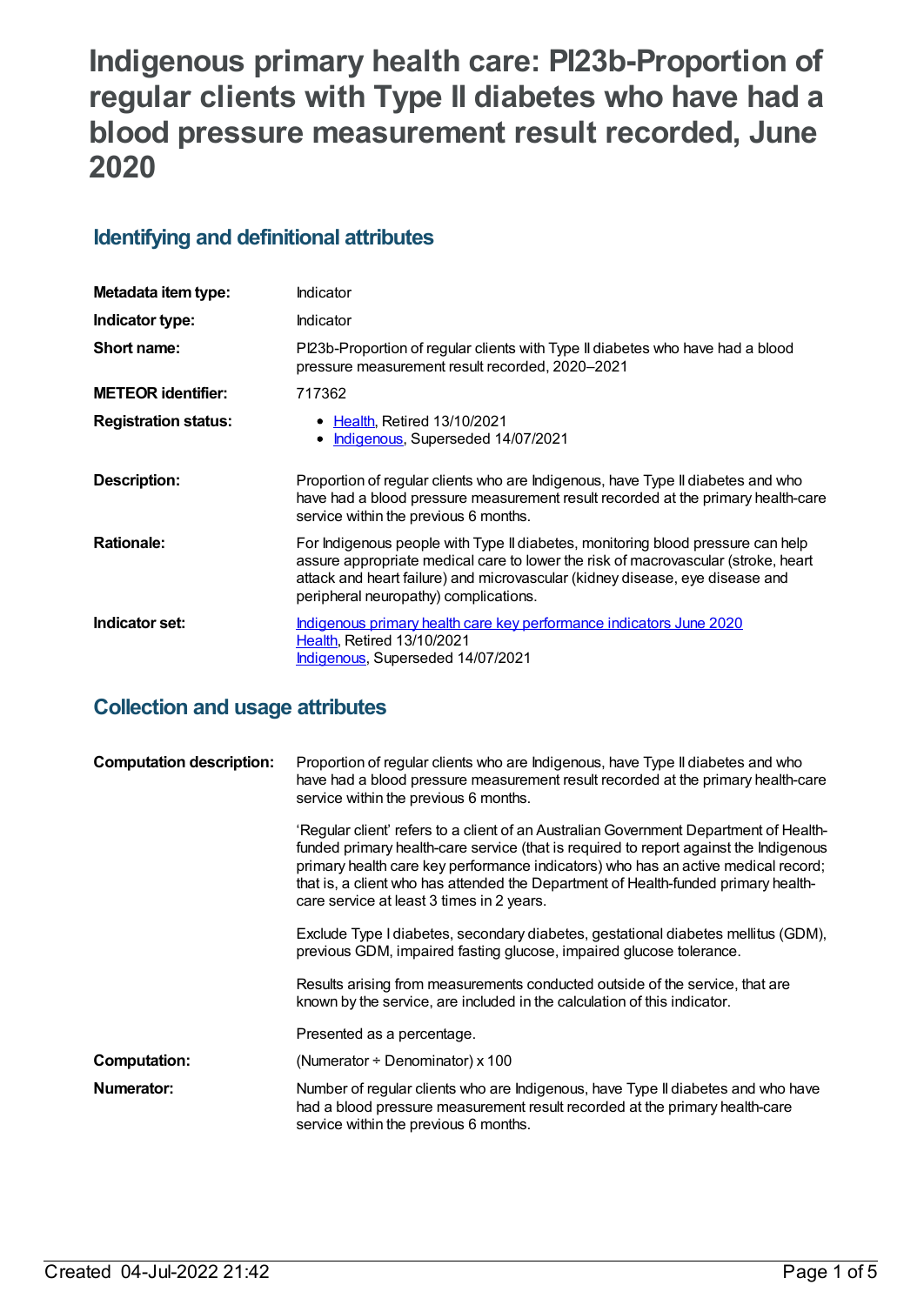[Person—diabetes](https://meteor.aihw.gov.au/content/270194) mellitus status, code NN

**Data Source**

[Indigenous](https://meteor.aihw.gov.au/content/430643) primary health care data collection

**NMDS / DSS**

[Indigenous](https://meteor.aihw.gov.au/content/715320) primary health care NBEDS 2020–21

**Guide for use**

Type II diabetes only.

#### **Data Element / Data Set**

[Person—blood](https://meteor.aihw.gov.au/content/441407) pressure measurement result recorded indicator, yes/no code N

**Data Source**

[Indigenous](https://meteor.aihw.gov.au/content/430643) primary health care data collection

**NMDS / DSS**

[Indigenous](https://meteor.aihw.gov.au/content/715320) primary health care NBEDS 2020–21

### **Data Element / Data Set**

Person-Indigenous status, code N

**Data Source**

[Indigenous](https://meteor.aihw.gov.au/content/430643) primary health care data collection

**NMDS / DSS**

[Indigenous](https://meteor.aihw.gov.au/content/715320) primary health care NBEDS 2020–21

### **Data Element / Data Set**

[Person—regular](https://meteor.aihw.gov.au/content/686291) client indicator, yes/no code N

**Data Source**

[Indigenous](https://meteor.aihw.gov.au/content/430643) primary health care data collection

**NMDS / DSS**

[Indigenous](https://meteor.aihw.gov.au/content/715320) primary health care NBEDS 2020–21

**Denominator:** Total number of regular clients who are Indigenous and have Type II diabetes.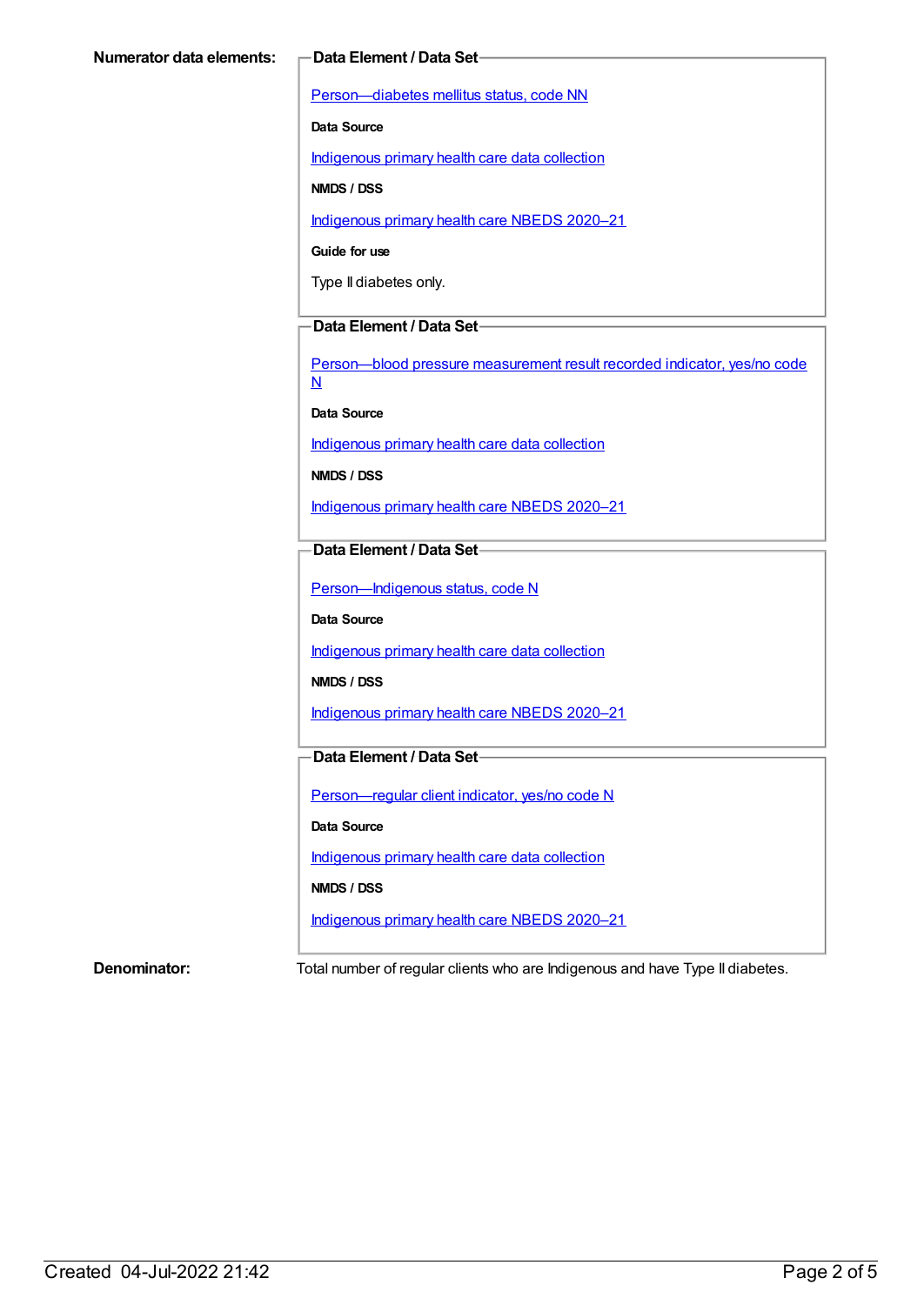#### **Denominator data elements:**

#### **Data Element / Data Set**

[Person—diabetes](https://meteor.aihw.gov.au/content/270194) mellitus status, code NN

**Data Source**

[Indigenous](https://meteor.aihw.gov.au/content/430643) primary health care data collection

**NMDS / DSS**

[Indigenous](https://meteor.aihw.gov.au/content/715320) primary health care NBEDS 2020–21

**Guide for use**

Type II diabetes only.

#### **Data Element / Data Set**

[Person—Indigenous](https://meteor.aihw.gov.au/content/602543) status, code N

**Data Source**

[Indigenous](https://meteor.aihw.gov.au/content/430643) primary health care data collection

**NMDS / DSS**

[Indigenous](https://meteor.aihw.gov.au/content/715320) primary health care NBEDS 2020–21

#### **Data Element / Data Set**

[Person—regular](https://meteor.aihw.gov.au/content/686291) client indicator, yes/no code N

**Data Source**

[Indigenous](https://meteor.aihw.gov.au/content/430643) primary health care data collection

**NMDS / DSS**

[Indigenous](https://meteor.aihw.gov.au/content/715320) primary health care NBEDS 2020–21

#### **Disaggregation:** 1. Sex:

- a) Male b) Female
- 2. Age group: a) 0–4 years b) 5–14 years c) 15–24 years d) 25–34 years e) 35–44 years f) 45–54 years g) 55–64 years h) 65 years and over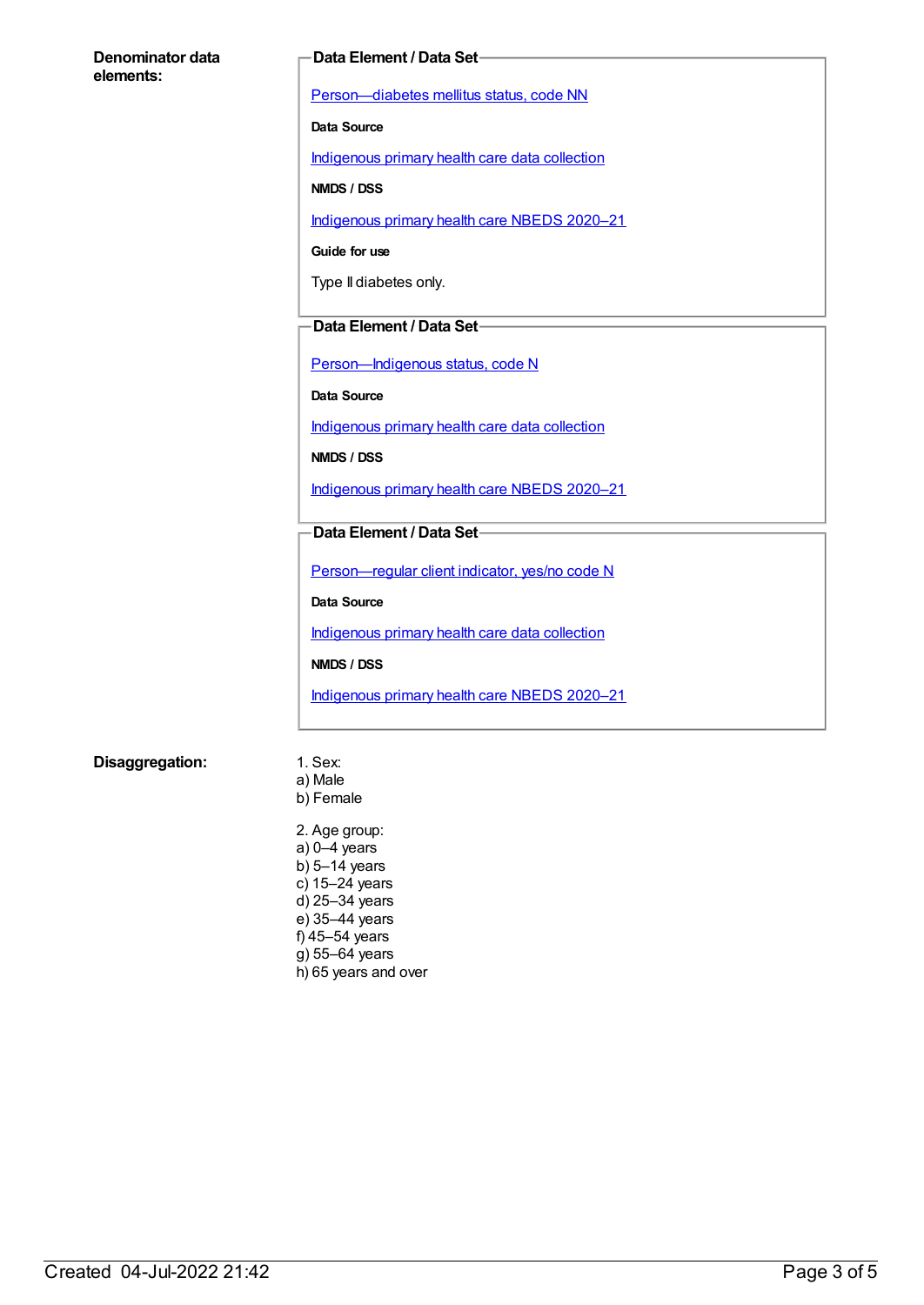| <b>Disaggregation data</b><br>elements: | Data Element / Data Set-                                                                                                                                                                                                                                                                                         |
|-----------------------------------------|------------------------------------------------------------------------------------------------------------------------------------------------------------------------------------------------------------------------------------------------------------------------------------------------------------------|
|                                         | Person-age, total years N[NN]                                                                                                                                                                                                                                                                                    |
|                                         | Data Source                                                                                                                                                                                                                                                                                                      |
|                                         | Indigenous primary health care data collection                                                                                                                                                                                                                                                                   |
|                                         | NMDS / DSS                                                                                                                                                                                                                                                                                                       |
|                                         | Indigenous primary health care NBEDS 2020-21                                                                                                                                                                                                                                                                     |
|                                         | Data Element / Data Set-                                                                                                                                                                                                                                                                                         |
|                                         | Person-sex, code X                                                                                                                                                                                                                                                                                               |
|                                         | Data Source                                                                                                                                                                                                                                                                                                      |
|                                         | Indigenous primary health care data collection                                                                                                                                                                                                                                                                   |
|                                         | NMDS / DSS                                                                                                                                                                                                                                                                                                       |
|                                         | Indigenous primary health care NBEDS 2020-21                                                                                                                                                                                                                                                                     |
| Comments:                               | This indicator covers a 24 month reporting period from 1 January 2020 to 31<br>December 2021:                                                                                                                                                                                                                    |
|                                         | • Indigenous primary health care NBEDS 2019-20 covers the period<br>01/01/2020 to 30/06/2020<br>• Indigenous primary health care NBEDS 2020-21 covers the period<br>01/07/2020 to 30/06/2021<br>Indigenous primary health care NBEDS 2021-22 (to be released) will cover<br>the period 01/07/2021 to 31/12/2021. |

# **Representational attributes**

| Percentage |
|------------|
| Real       |
| Person     |
| N[N].N     |
|            |

# **Indicator conceptual framework**

| <b>Framework and</b> | Effective/Appropriate/Efficient |
|----------------------|---------------------------------|
| dimensions:          |                                 |

## **Data source attributes**

| Data sources: | Data Source                                    |
|---------------|------------------------------------------------|
|               | Indigenous primary health care data collection |
|               | Frequency                                      |
|               | 6 monthly                                      |
|               | Data custodian                                 |
|               | Australian Institute of Health and Welfare.    |
|               |                                                |

## **Source and reference attributes**